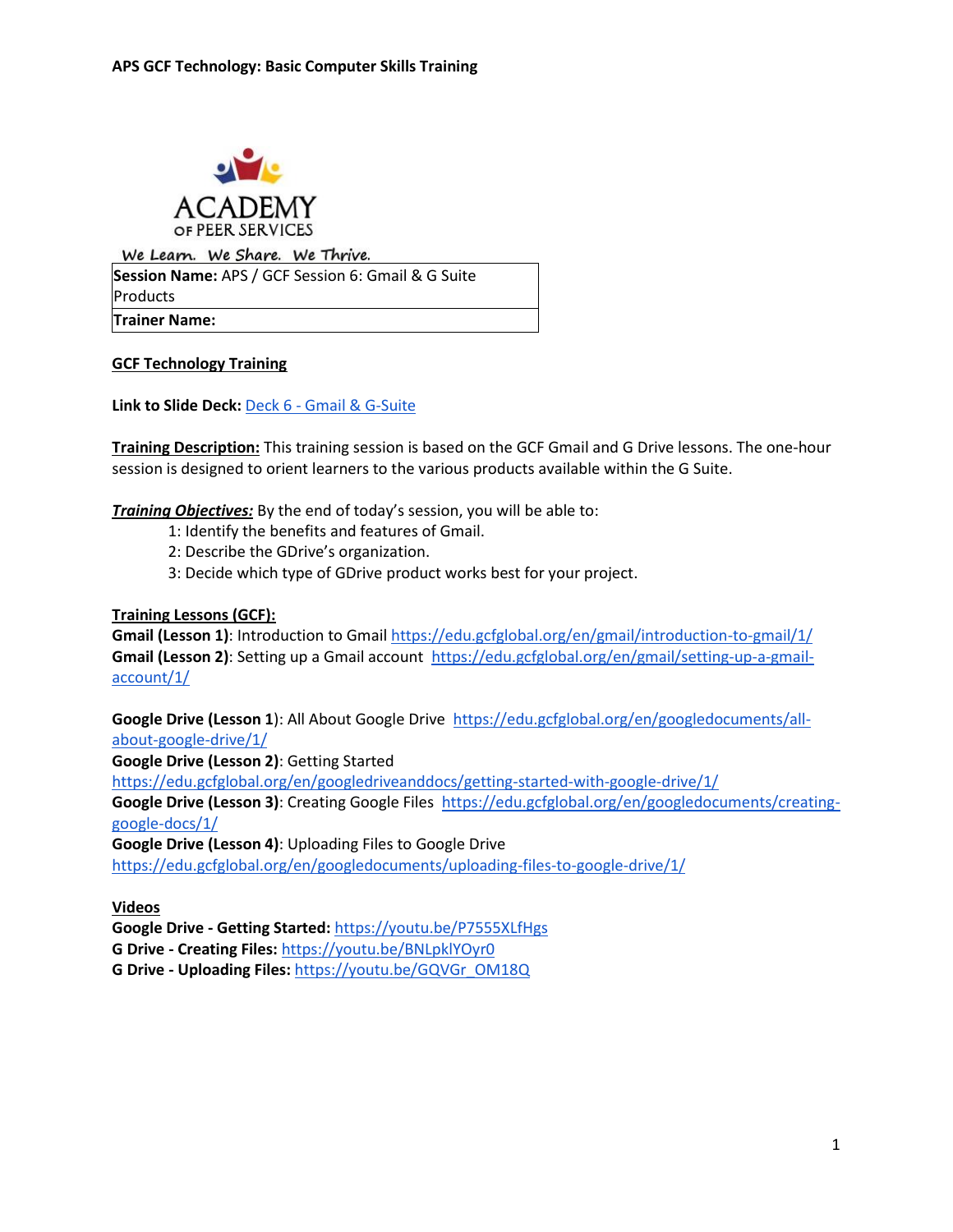| Time      | Content                                                                                                                                                                                                                                                                                                                                                                                                                                                                                                                                                                                                                                                                                                    | Resource        | Facilitato |
|-----------|------------------------------------------------------------------------------------------------------------------------------------------------------------------------------------------------------------------------------------------------------------------------------------------------------------------------------------------------------------------------------------------------------------------------------------------------------------------------------------------------------------------------------------------------------------------------------------------------------------------------------------------------------------------------------------------------------------|-----------------|------------|
| (minutes) |                                                                                                                                                                                                                                                                                                                                                                                                                                                                                                                                                                                                                                                                                                            |                 | r          |
| 2 mins    | Welcome and Introductions (be sure to record the zoom session)                                                                                                                                                                                                                                                                                                                                                                                                                                                                                                                                                                                                                                             | <b>PP 1</b>     | Dan        |
|           | Good afternoon and thank you all for joining us for today's<br>$\bullet$<br>session on Gmail and the G Suite products. This session, and all<br>others in our APS Computer Basics Training, has been<br>developed based on the Goodwill Global Community<br>Foundation online training. The APS/Goodwill collaboration<br>enables you to take the Goodwill training modules on the GCF<br>website and then request credit for them via your APS account.<br>For full instructions on completing the GCF modules and<br>earning credit toward the CPS renewal, please click on the link<br>in the chat.                                                                                                     |                 |            |
|           | I am _____________ and I will be co-facilitating today with my<br>$\bullet$<br>fellow intern, _____________, and the APS Project Director Amy<br>Spagnolo.<br><co-presenters a="" but="" camera="" don't="" give="" introduce<br="" the="" to="" wave="">themselves&gt;</co-presenters>                                                                                                                                                                                                                                                                                                                                                                                                                    |                 |            |
|           |                                                                                                                                                                                                                                                                                                                                                                                                                                                                                                                                                                                                                                                                                                            | PP <sub>2</sub> | Dan        |
|           | (Ask): Please introduce yourselves in the chat (feel free to<br>include your name, the organization you work or volunteer at,<br>a hobby or fun fact).<br><co-presenters also="" answer="" chat="" in="" introduction="" questions="" the=""><br/><please answer="" for="" participants="" pause-allow="" to=""><br/>Thank you all for the introductions! It's nice to learn a little bit<br/><math display="inline">\bullet</math></please></co-presenters>                                                                                                                                                                                                                                               |                 |            |
|           | more about you all as we begin our session together. I will turn<br>the presentation over to _____ to lead us through some                                                                                                                                                                                                                                                                                                                                                                                                                                                                                                                                                                                 |                 |            |
|           | housekeeping                                                                                                                                                                                                                                                                                                                                                                                                                                                                                                                                                                                                                                                                                               |                 |            |
| 3 mins    | Thanks_<br>Housekeeping<br>Notification that session is being recorded<br>$\bullet$<br>Directions for registering for the GCF tutorials, working on the<br>$\bullet$<br>tutorials, earning a certificate of completion, requesting CE<br>credit for the modules completed via the academy are<br>available on the Virtual Learning Community. Rita Cronise<br>provided this overview on Monday September 27th. That<br>recording can be accessed at the VLC https://aps-<br>community.org/faces-places-webinar-series/ <put in="" link="" the<br="">chat&gt;<br/>If you need to take a break, please stay muted and feel free to<br/><math display="inline">\bullet</math><br/>turn off your camera.</put> | PP <sub>3</sub> | Grace      |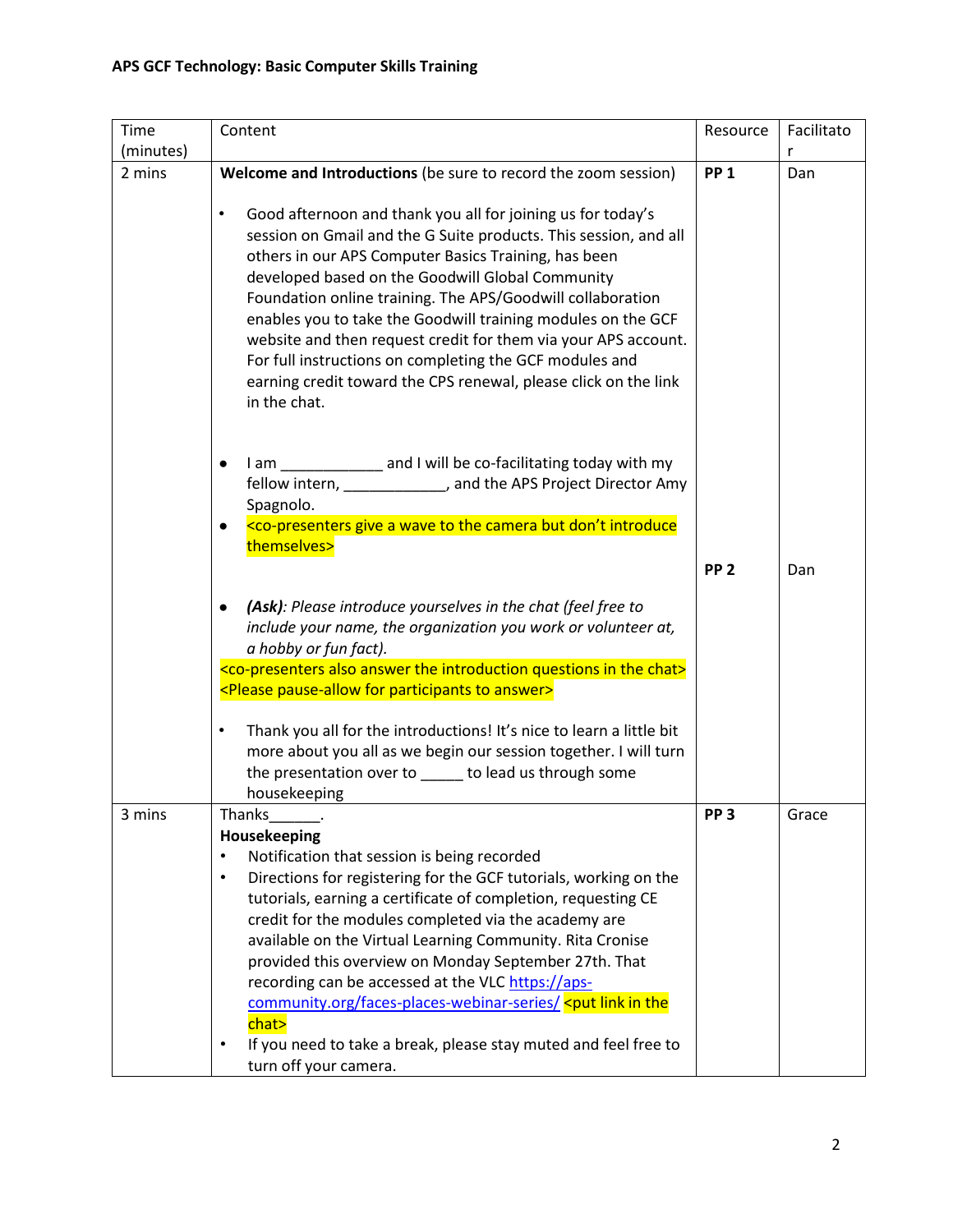|        | $\sim$                                                                                                                                                                                                                                                                                                                                                                                                                                                                                                                                                                                                                                                                                                                                                                    |                 |       |
|--------|---------------------------------------------------------------------------------------------------------------------------------------------------------------------------------------------------------------------------------------------------------------------------------------------------------------------------------------------------------------------------------------------------------------------------------------------------------------------------------------------------------------------------------------------------------------------------------------------------------------------------------------------------------------------------------------------------------------------------------------------------------------------------|-----------------|-------|
|        | Request to use the chat box for questions, co-trainer will<br>$\bullet$<br>moderate those questions; stay muted during the training<br>part of today's session.<br>There will be time for discussion and Q&A after the lesson.<br>$\bullet$<br>Schedule of GCF trainings (Mondays, Wednesdays; Fridays are<br>$\bullet$<br>for checking in and receiving additional support; the series<br>runs for three weeks; series repeated again for three<br>additional weeks)<br>https://bit.ly/GCF-Training <put chat="" in="" link="" the=""><br/>٠<br/>We will provide a link to all of the resources we are using<br/>٠<br/>today at the end of the session.<br/>We also provide additional supports and services that<br/>will describe. ________, the floor is yours.</put> |                 |       |
| 2 mins | Thank you                                                                                                                                                                                                                                                                                                                                                                                                                                                                                                                                                                                                                                                                                                                                                                 | PP <sub>4</sub> | Grace |
|        | <b>Information on Additional Supports/Services</b>                                                                                                                                                                                                                                                                                                                                                                                                                                                                                                                                                                                                                                                                                                                        |                 |       |
|        | We will offer GCF Lesson Review Sessions on Fridays from                                                                                                                                                                                                                                                                                                                                                                                                                                                                                                                                                                                                                                                                                                                  |                 |       |
|        | 12:00 to 1:00. These virtual, live support sessions facilitated by                                                                                                                                                                                                                                                                                                                                                                                                                                                                                                                                                                                                                                                                                                        |                 |       |
|        | me to review any part of the lesson content that you'd like to                                                                                                                                                                                                                                                                                                                                                                                                                                                                                                                                                                                                                                                                                                            |                 |       |
|        | revisit from the Monday and Wednesday GCF / APS Skills                                                                                                                                                                                                                                                                                                                                                                                                                                                                                                                                                                                                                                                                                                                    |                 |       |
|        | Training sessions.                                                                                                                                                                                                                                                                                                                                                                                                                                                                                                                                                                                                                                                                                                                                                        |                 |       |
|        | Later this month, we will also begin offering One2One tutoring<br>$\bullet$                                                                                                                                                                                                                                                                                                                                                                                                                                                                                                                                                                                                                                                                                               |                 |       |
|        | and support. The One2One sessions are live, online, peer                                                                                                                                                                                                                                                                                                                                                                                                                                                                                                                                                                                                                                                                                                                  |                 |       |
|        | tutoring. Support is offered for any one of the 13 CORE                                                                                                                                                                                                                                                                                                                                                                                                                                                                                                                                                                                                                                                                                                                   |                 |       |
|        | courses. You will be able to register for 30-minute sessions (up                                                                                                                                                                                                                                                                                                                                                                                                                                                                                                                                                                                                                                                                                                          |                 |       |
|        | to 3 sessions per week) using our online calendar. The link to                                                                                                                                                                                                                                                                                                                                                                                                                                                                                                                                                                                                                                                                                                            |                 |       |
|        | the calendar will be sent out via the APS announcement                                                                                                                                                                                                                                                                                                                                                                                                                                                                                                                                                                                                                                                                                                                    |                 |       |
|        | center soon so please stay tuned!                                                                                                                                                                                                                                                                                                                                                                                                                                                                                                                                                                                                                                                                                                                                         |                 |       |
|        | The videos that we are using for the Gmail module, developed<br>$\bullet$                                                                                                                                                                                                                                                                                                                                                                                                                                                                                                                                                                                                                                                                                                 |                 |       |
|        | by GCF, are available on the APS YouTube Playlist. The link for                                                                                                                                                                                                                                                                                                                                                                                                                                                                                                                                                                                                                                                                                                           |                 |       |
|        | that playlist is in the chat. $\leq$ put link in the chat>                                                                                                                                                                                                                                                                                                                                                                                                                                                                                                                                                                                                                                                                                                                |                 |       |
|        | https://youtube.com/playlist?list=PL007352170EA6EB06<br>$\bullet$                                                                                                                                                                                                                                                                                                                                                                                                                                                                                                                                                                                                                                                                                                         |                 |       |
|        | We would like to share the learning objectives for the training                                                                                                                                                                                                                                                                                                                                                                                                                                                                                                                                                                                                                                                                                                           |                 |       |
|        | today.                                                                                                                                                                                                                                                                                                                                                                                                                                                                                                                                                                                                                                                                                                                                                                    |                 |       |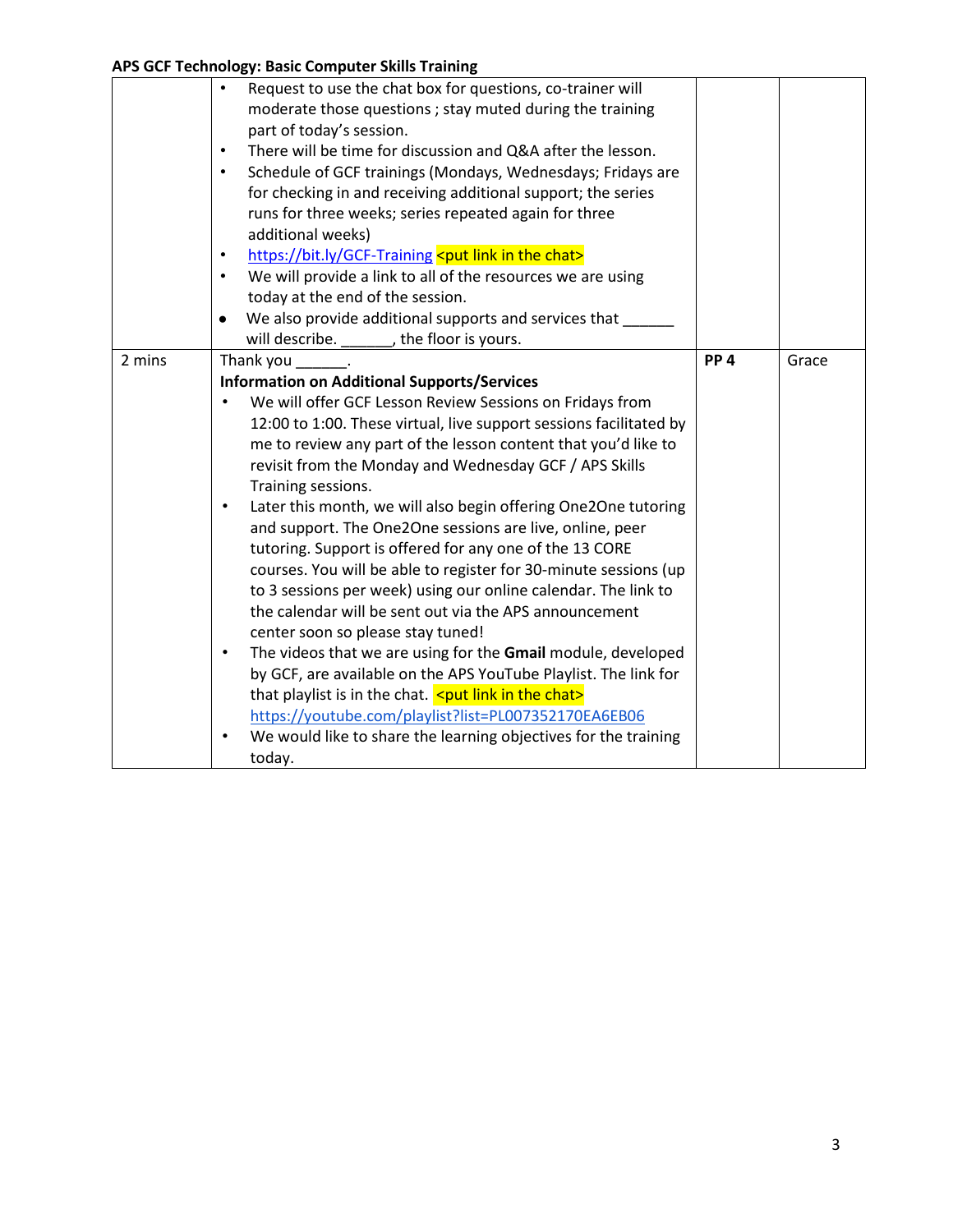| 3 mins | <b>Learning Objectives</b>                                                                                                                                                                                                   | PP <sub>5</sub> | Grace |
|--------|------------------------------------------------------------------------------------------------------------------------------------------------------------------------------------------------------------------------------|-----------------|-------|
|        | By the end of today's session, you will be able to:<br>1: Identify the benefits and features of Gmail.<br>2: Describe the G Drive's organization.<br>3: Decide which type of G Drive product works best for your<br>project. |                 |       |
|        | , I understand you'd like to ask our learners a question, and<br>the floor is now yours.                                                                                                                                     | PP <sub>6</sub> | Dan   |
|        | Thanks                                                                                                                                                                                                                       |                 |       |
|        | (Ask): Which email provider do you currently use?                                                                                                                                                                            |                 |       |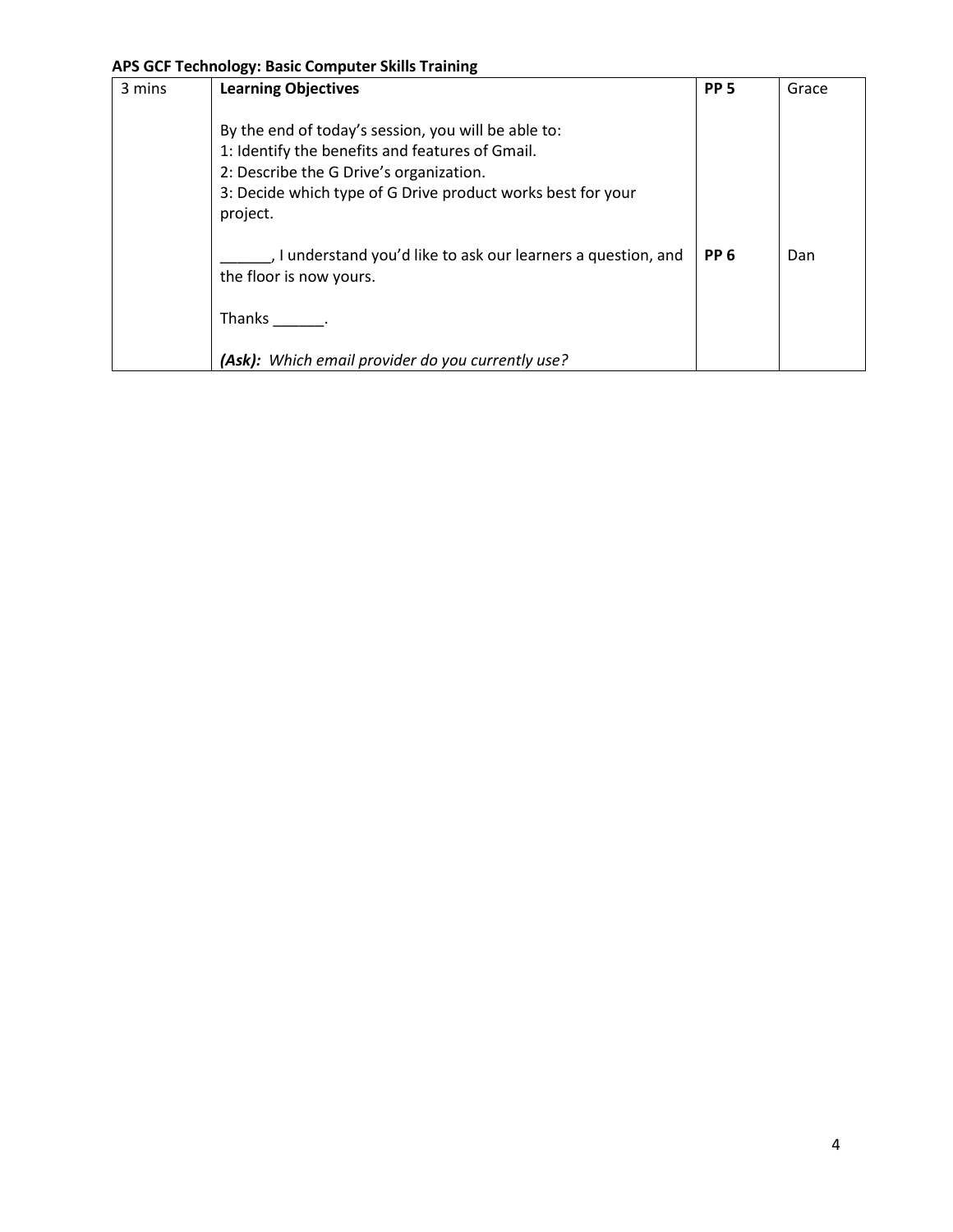| 5 mins |                                                                    | PP <sub>7</sub> | Dan |
|--------|--------------------------------------------------------------------|-----------------|-----|
|        | <b>GCF Training Content and Practice: Gmail</b>                    |                 |     |
|        | Lesson 1: Introduction to Gmail                                    |                 |     |
|        | https://edu.gcfglobal.org/en/gmail/introduction-to-gmail/1/        |                 |     |
|        | <put chat="" in="" link="" the=""></put>                           |                 |     |
|        |                                                                    |                 |     |
|        | This section provides an introduction to Gmail.                    |                 |     |
|        | Gmail is a free email service provided by Google. In many          |                 |     |
|        | ways, Gmail is like any other email service: You can send and      |                 |     |
|        | receive emails, block spam, create an address book, and            |                 |     |
|        | perform other basic email tasks. But it also has some more         |                 |     |
|        | unique features that help make it one of the most popular          |                 |     |
|        | online email services.                                             |                 |     |
|        | We can start by reviewing the main features of Gmail. Gmail offers |                 |     |
|        | several useful features to make your email experience as smooth    |                 |     |
|        | as possible, including:                                            |                 |     |
|        | Spam filtering. Spam is another name for junk email.               |                 |     |
|        | Gmail uses advanced technologies to keep spam out                  |                 |     |
|        | of your inbox. Most spam is automatically sent to a                |                 |     |
|        | separate spam folder, and after 30 days it is deleted.             |                 |     |
|        | <b>Conversation View.</b> An email conversation occurs             |                 |     |
|        | whenever you send emails back and forth with another               |                 |     |
|        | person (or a group of people), often about a specific topic        |                 |     |
|        | or event. Gmail groups these emails together by default,           |                 |     |
|        | which keeps your inbox more organized.                             |                 |     |
|        | Built-in chat. Instead of sending an email, you can send           |                 |     |
|        | someone an instant message or use the voice and video              |                 |     |
|        | chat feature if your computer has a microphone and/or<br>webcam.   |                 |     |
|        | Call Phone. This feature is similar to voice chat, except that     |                 |     |
|        | it allows you to dial an actual phone number to call any           |                 |     |
|        | phone in the world. It's free to make a call to anywhere in        |                 |     |
|        | the United States or Canada, and you can make calls to             |                 |     |
|        | other countries at relatively low rates.                           |                 |     |
|        |                                                                    |                 |     |
|        | My co-facilitator, _____, will tell us a bit about the Gmail       |                 |     |
|        | interface.                                                         |                 |     |
|        |                                                                    |                 |     |
|        |                                                                    |                 |     |
|        |                                                                    |                 |     |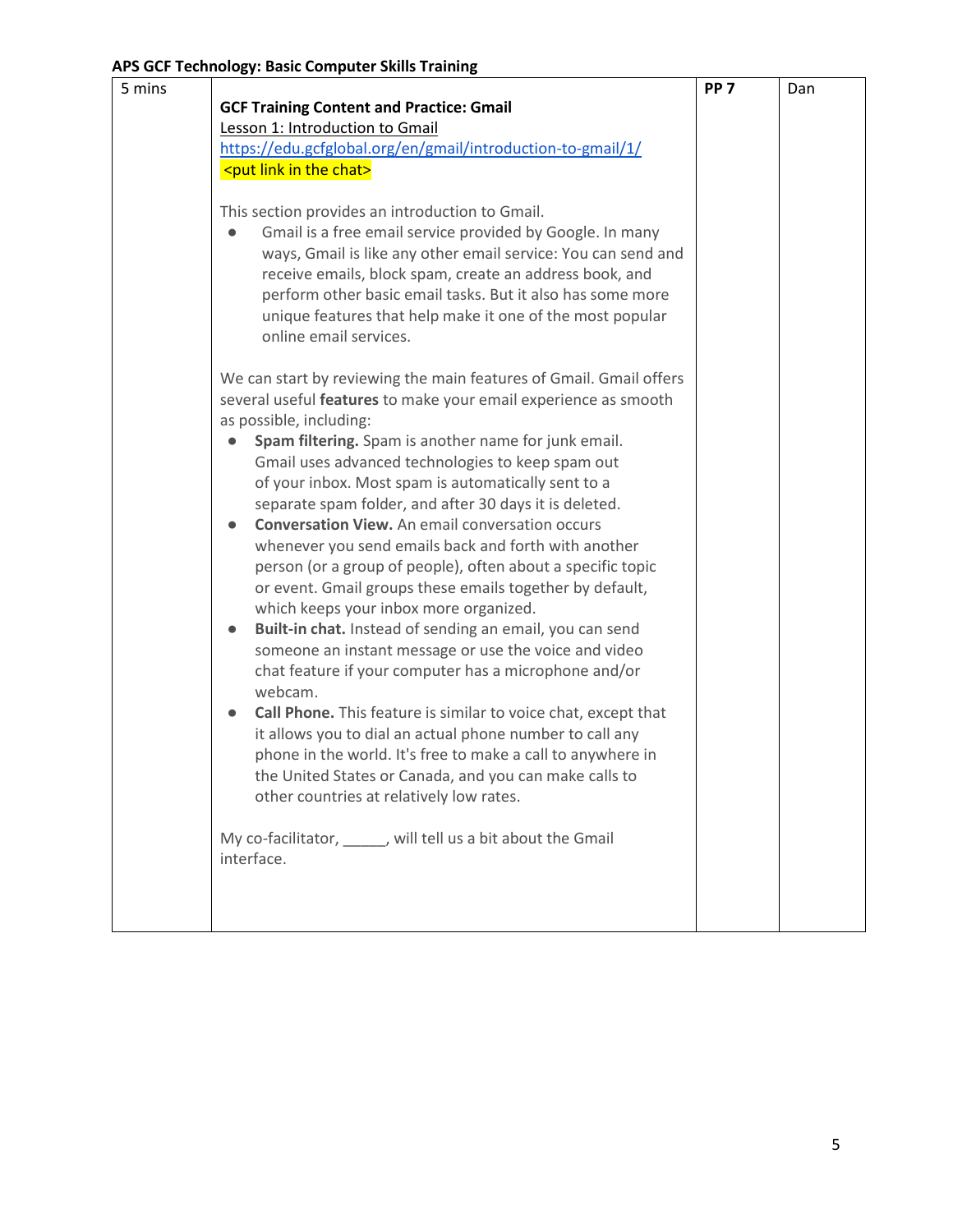| 5 mins                                                           | Thank you                                                                                                                    |                                                                                   |                                                                                                                      |                |                  |                 |       |
|------------------------------------------------------------------|------------------------------------------------------------------------------------------------------------------------------|-----------------------------------------------------------------------------------|----------------------------------------------------------------------------------------------------------------------|----------------|------------------|-----------------|-------|
|                                                                  |                                                                                                                              | The Gmail Interface (continuation of lesson 1)                                    |                                                                                                                      |                |                  |                 |       |
|                                                                  |                                                                                                                              |                                                                                   |                                                                                                                      |                |                  | PP <sub>8</sub> | Grace |
|                                                                  |                                                                                                                              | (Ask): How do you define the term interface?                                      |                                                                                                                      |                |                  |                 |       |
|                                                                  |                                                                                                                              |                                                                                   |                                                                                                                      |                |                  | PP <sub>9</sub> | Grace |
|                                                                  |                                                                                                                              | An Interface is a point where two subjects meet and interact.                     |                                                                                                                      |                |                  |                 |       |
|                                                                  |                                                                                                                              | As it relates to computer use, an interface is a device or                        |                                                                                                                      |                |                  |                 |       |
|                                                                  |                                                                                                                              |                                                                                   |                                                                                                                      |                |                  |                 |       |
|                                                                  | program enabling a user to communicate with a computer.<br>When you're working with Gmail, you'll primarily be using the     |                                                                                   |                                                                                                                      |                |                  |                 |       |
|                                                                  | main Gmail interface. This window contains your inbox, and it                                                                |                                                                                   |                                                                                                                      |                |                  |                 |       |
|                                                                  |                                                                                                                              | allows you to navigate to your contacts, mail settings, and                       |                                                                                                                      |                |                  |                 |       |
|                                                                  |                                                                                                                              | more. Also, if you use other Google services like YouTube or                      |                                                                                                                      |                |                  |                 |       |
|                                                                  |                                                                                                                              |                                                                                   |                                                                                                                      |                |                  |                 |       |
|                                                                  |                                                                                                                              | Calendar, you'll be able to access them from the top of the                       |                                                                                                                      |                |                  |                 |       |
|                                                                  |                                                                                                                              | Gmail window. <trainer describes="" interface="" of="" parts="" the=""></trainer> |                                                                                                                      |                |                  |                 |       |
|                                                                  | Gmail<br>$\equiv$                                                                                                            | Q Search mail                                                                     |                                                                                                                      |                |                  |                 |       |
|                                                                  |                                                                                                                              | $\square$ $\sim$ $\subset$                                                        |                                                                                                                      | $1 - 50$ of 69 | ٠                | m               |       |
|                                                                  | Compose                                                                                                                      | $\Box$ Primary                                                                    | se Social                                                                                                            | Promotions     |                  |                 |       |
|                                                                  | Inbox<br>Starred                                                                                                             | <b>The Hostess With th.</b>                                                       | <b>Iravel</b> Triangle Adventures list: "Event Date Correcti                                                         |                | 10:42 PM         | ø               |       |
|                                                                  | Snoozed                                                                                                                      | □ ☆ D The Hostess With th.                                                        | <b>Travel Triangle Adventures list: "This Weeks Events"</b>                                                          |                | 11:18 AM         | ⊘               |       |
|                                                                  | Importan                                                                                                                     | D Olenna Mason (via G.                                                            | Business Writing Tips (Comments) - Invitation to edit -                                                              |                | Sep 24           |                 |       |
|                                                                  | Sent<br><b>Drafts</b>                                                                                                        |                                                                                   | <b>Business Writin</b>                                                                                               |                |                  | $^{+}$          |       |
|                                                                  | Categories                                                                                                                   | $\Box \quad \Uparrow \quad \mathbb{D}$ Google                                     | Security alert - Julia Fillory New device signed in to jfi                                                           |                | Sep 24           |                 |       |
|                                                                  | Notes<br>Personal                                                                                                            | □ ☆ □ Elena Casarosa                                                              | Photography Studio Grand Opening! - Hi Everyone, I h                                                                 |                | Sep 24           |                 |       |
|                                                                  | Julia                                                                                                                        |                                                                                   | ECPhotoFlyer.pdf                                                                                                     |                |                  |                 |       |
|                                                                  | Elena Casarosa                                                                                                               | $\Box \Rightarrow$ Google<br>□ ☆ D PayPal                                         | Security alert - Julia Fillory New device signed in to jfi<br>Annual Resolution Notice - Click here to view this me. |                | Sep 20<br>Sep 18 |                 |       |
|                                                                  | $ \bullet$ $-$                                                                                                               | Presbed Business                                                                  | table increase a month frequencie deliberation and but the b                                                         |                |                  |                 |       |
|                                                                  |                                                                                                                              |                                                                                   |                                                                                                                      |                |                  |                 |       |
|                                                                  |                                                                                                                              |                                                                                   |                                                                                                                      |                |                  |                 |       |
|                                                                  |                                                                                                                              |                                                                                   |                                                                                                                      |                |                  | <b>PP 10</b>    |       |
| 3 mins                                                           | <b>GCF Training Content and Practice: Gmail</b><br>Lesson 2: Setting up a Gmail account                                      |                                                                                   |                                                                                                                      |                |                  |                 | Grace |
|                                                                  |                                                                                                                              |                                                                                   |                                                                                                                      |                |                  |                 |       |
|                                                                  |                                                                                                                              | https://edu.gcfglobal.org/en/gmail/setting-up-a-gmail-account/1/                  |                                                                                                                      |                |                  |                 |       |
|                                                                  | <put chat="" in="" link="" the=""></put>                                                                                     |                                                                                   |                                                                                                                      |                |                  |                 |       |
|                                                                  |                                                                                                                              | Setting up a Gmail account is easy. You will begin by creating                    |                                                                                                                      |                |                  |                 |       |
|                                                                  |                                                                                                                              | a Google account, and during the quick sign-up process you                        |                                                                                                                      |                |                  |                 |       |
|                                                                  |                                                                                                                              | will choose your Gmail account name. In this lesson, we'll                        |                                                                                                                      |                |                  |                 |       |
|                                                                  |                                                                                                                              | show you how to set up your Google account for Gmail, add                         |                                                                                                                      |                |                  |                 |       |
|                                                                  |                                                                                                                              | and edit contacts, and edit your mail settings.                                   |                                                                                                                      |                |                  |                 |       |
|                                                                  |                                                                                                                              | To create a Gmail address, you'll first need to create a Google                   |                                                                                                                      |                |                  |                 |       |
|                                                                  |                                                                                                                              | account. Gmail will redirect you to the Google account sign-                      |                                                                                                                      |                |                  |                 |       |
|                                                                  |                                                                                                                              | up page. You'll need to provide some basic information like                       |                                                                                                                      |                |                  |                 |       |
|                                                                  | your name, birth date, gender, and location. You will also                                                                   |                                                                                   |                                                                                                                      |                |                  |                 |       |
|                                                                  |                                                                                                                              |                                                                                   |                                                                                                                      |                |                  |                 |       |
|                                                                  | need to choose a name for your new Gmail address. Once you<br>create an account, you'll be able to start adding contacts and |                                                                                   |                                                                                                                      |                |                  |                 |       |
|                                                                  |                                                                                                                              |                                                                                   |                                                                                                                      |                |                  |                 |       |
|                                                                  |                                                                                                                              | adjusting your mail settings.                                                     |                                                                                                                      |                |                  |                 |       |
| 5 mins                                                           |                                                                                                                              | <b>GCF Training Content and Practice: Google Drive</b>                            |                                                                                                                      |                |                  |                 |       |
|                                                                  | (Ask): What cloud based storage have you used?                                                                               |                                                                                   |                                                                                                                      |                |                  | <b>PP 11</b>    | Grace |
|                                                                  |                                                                                                                              |                                                                                   |                                                                                                                      |                |                  |                 |       |
| My co-facilitator, _____, will tell us a bit about Google Drive. |                                                                                                                              |                                                                                   |                                                                                                                      |                |                  |                 |       |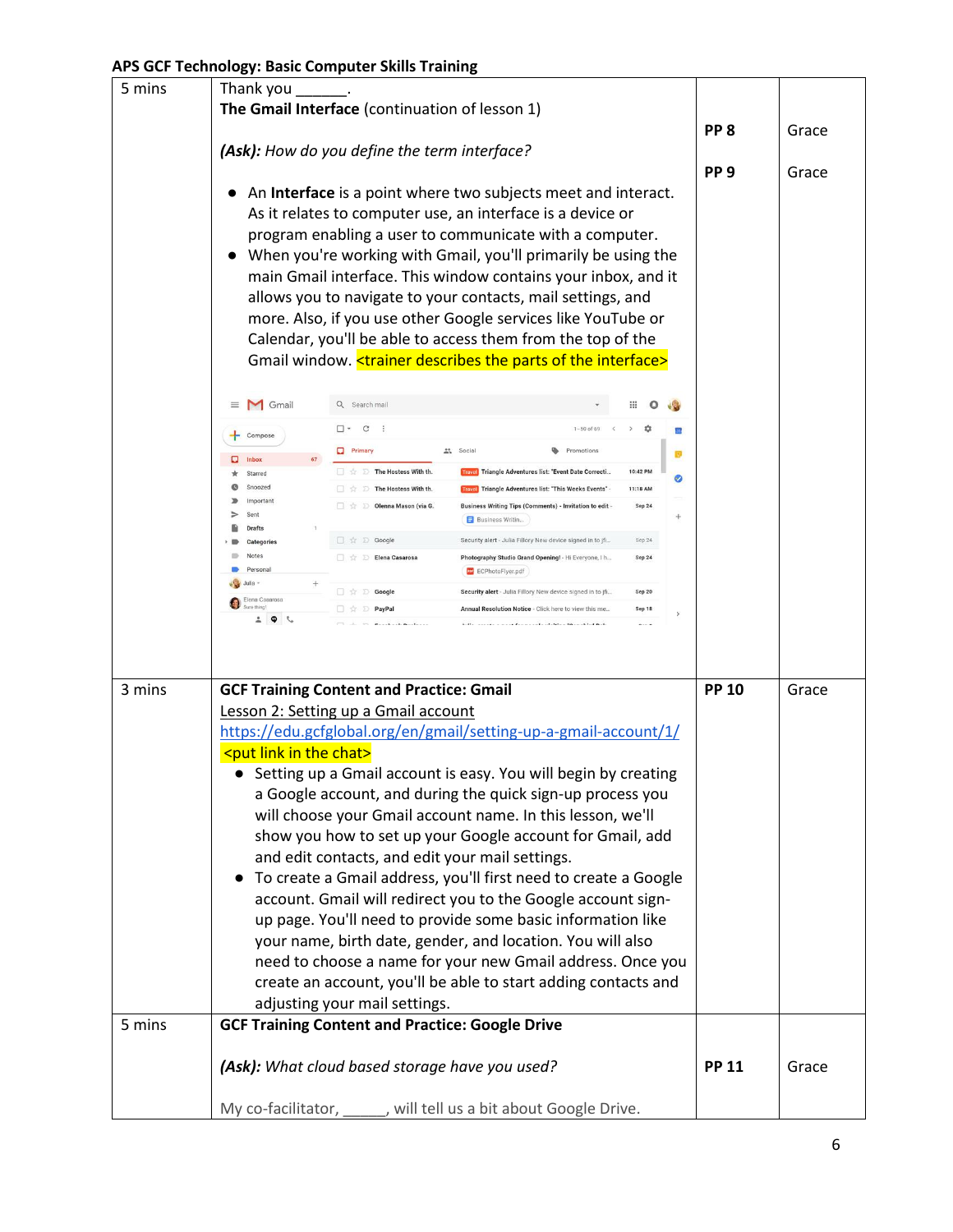|        | Thanks                                                              |              |     |  |  |
|--------|---------------------------------------------------------------------|--------------|-----|--|--|
|        | Lesson 1: All About Google Drive                                    | <b>PP 12</b> | Dan |  |  |
|        | https://edu.gcfglobal.org/en/googledocuments/all-about-google-      |              |     |  |  |
|        | $drive/1/$ <put chat="" in="" link="" the=""></put>                 |              |     |  |  |
|        |                                                                     |              |     |  |  |
|        | Google Drive is a free service from Google that allows you to       |              |     |  |  |
|        | store files online and access them anywhere using the cloud.        |              |     |  |  |
|        | Google Drive also gives you access to free web-based                |              |     |  |  |
|        | applications for creating documents, spreadsheets,                  |              |     |  |  |
|        | presentations, and more.                                            |              |     |  |  |
|        | Google Drive is one of the most popular cloud storage<br>$\bullet$  |              |     |  |  |
|        | services available today. If you've never used a cloud-based        |              |     |  |  |
|        | storage service like Google Drive before, take a moment to          |              |     |  |  |
|        | consider the advantages of keeping your files online. Because       |              |     |  |  |
|        | files can be accessed from any computer with an Internet            |              |     |  |  |
|        | connection, Drive eliminates the need to email or save a file       |              |     |  |  |
|        | to a USB drive. And because Drive allows you to share files,        |              |     |  |  |
|        | working with others becomes much easier.                            |              |     |  |  |
|        | Google Drive doesn't just store your files; it also allows you to   |              |     |  |  |
|        | create, share, and manage documents with its own                    |              |     |  |  |
|        | productivity apps. If you've ever used a suite like Microsoft       |              |     |  |  |
|        | Office, some things about Google Drive's apps might seem            |              |     |  |  |
|        | familiar. For instance, the types of files you can work with are    |              |     |  |  |
|        | similar to files that can be created with various Microsoft         |              |     |  |  |
|        | Office programs.                                                    |              |     |  |  |
| 5 mins | <b>GCF Training Content and Practice: Google Drive</b>              | <b>PP 13</b> | Dan |  |  |
|        | Lesson 2: Getting Started with Google Drive                         |              |     |  |  |
|        | https://edu.gcfglobal.org/en/googledriveanddocs/getting-started-    |              |     |  |  |
|        | with-google-drive/ $1/$ <put chat="" in="" link="" the=""></put>    |              |     |  |  |
|        | In order to use Google Drive, you will need a Google account.       |              |     |  |  |
|        | Google accounts are free, and signing up for one is fairly          |              |     |  |  |
|        | simple. In order to create a Google account, you'll need to         |              |     |  |  |
|        | enter some information, including your name, birth date, and        |              |     |  |  |
|        | location. Creating a Google account will automatically create a     |              |     |  |  |
|        | Gmail email address and a Google+ profile.                          |              |     |  |  |
|        | If you have a Gmail address, you already have a Google<br>$\bullet$ |              |     |  |  |
|        | account, so you won't need to create an account-you can             |              |     |  |  |
|        | simply sign in to Drive using your Gmail information.               |              |     |  |  |
|        | Here are some tips for getting started in Google Drive.             |              |     |  |  |
|        | <show video="">: Google Drive Getting Started</show>                |              |     |  |  |
|        | https://youtu.be/P7555XLfHgs                                        |              |     |  |  |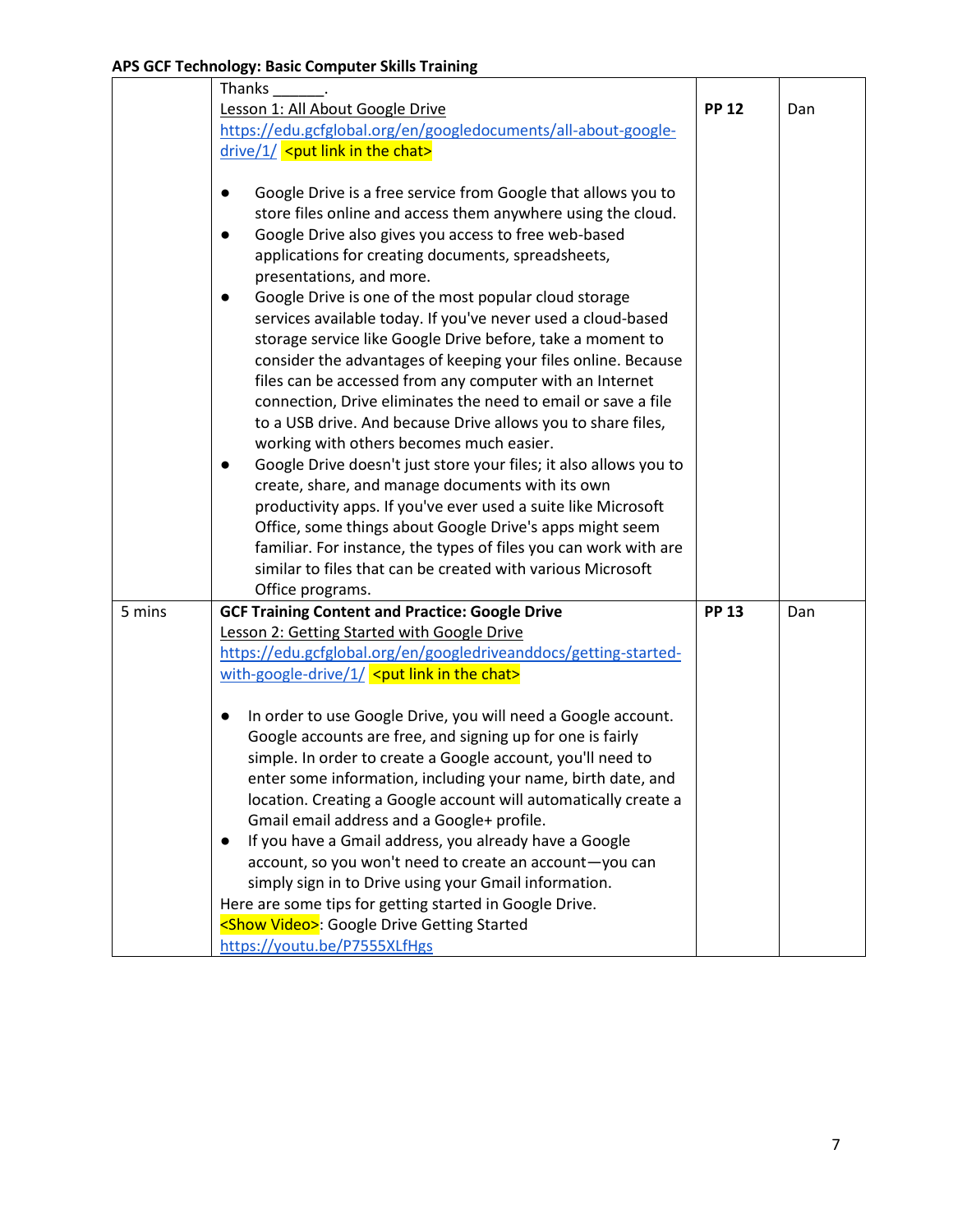|        | a b der Teenhology, basic compater signs frammig                         |              |     |
|--------|--------------------------------------------------------------------------|--------------|-----|
| 10 min | <b>GCF Training Content and Practice: Google Drive</b>                   | <b>PP 14</b> | Dan |
|        | Lesson 3: Google Files                                                   |              |     |
|        | https://edu.gcfglobal.org/en/googledocuments/creating-google-            |              |     |
|        | $\frac{docs}{1}$ <put chat="" in="" link="" the=""></put>                |              |     |
|        |                                                                          |              |     |
|        | There are many types of files you can create and share on Google         |              |     |
|        | Drive:                                                                   |              |     |
|        | Documents: For composing letters, flyers, essays, and other<br>$\bullet$ |              |     |
|        | text-based files (similar to Microsoft Word documents)                   |              |     |
|        |                                                                          |              |     |
|        | Spreadsheets: For storing and organizing information (similar            |              |     |
|        | to Microsoft Excel workbooks)                                            |              |     |
|        | Presentations: For creating slideshows (similar to Microsoft             |              |     |
|        | PowerPoint presentations)                                                |              |     |
|        | Forms: For collecting and organizing data                                |              |     |
|        |                                                                          |              |     |
|        | <play video="">: Creating Files https://youtu.be/BNLpklYOyr0</play>      | <b>PP 15</b> | Dan |
|        |                                                                          |              |     |
|        |                                                                          |              |     |
|        |                                                                          |              |     |
| 5 mins | <b>GCF Training Content and Practice: Google Drive &amp; Docs</b>        | <b>PP 16</b> | Dan |
|        | Lesson 4: Uploading & Synching Files                                     |              |     |
|        | https://edu.gcfglobal.org/en/googledocuments/uploading-files-to-         |              |     |
|        | google-drive/1/                                                          |              |     |
|        | <put chat="" in="" link="" the=""></put>                                 |              |     |
|        | Google Drive gives you 15 gigabytes (15GB) of free storage               |              |     |
|        | space to upload files from your computer and store them                  |              |     |
|        | in the cloud. There are two main types of files you can                  |              |     |
|        | store on your Google Drive:                                              |              |     |
|        | Files you can edit, like Microsoft Office files, PDFs, and               |              |     |
|        | other text-based files.                                                  |              |     |
|        |                                                                          |              |     |
|        | Files you cannot edit, like music, videos, compressed                    |              |     |
|        | archives (.zip files), and most other files.                             |              |     |
|        | Once you upload a file-no matter what type of file it is-                |              |     |
|        | you'll be able to manage, organize, share, and access it                 |              |     |
|        | from anywhere. And because the files on Google Drive are                 |              |     |
|        | synced across your devices, you'll always see the most                   |              |     |
|        | recent version of a file.                                                |              |     |
|        | In a few seconds we will be watching a short video tutorial, and         |              |     |
|        | immediately after will open our Q & A segment.                           |              |     |
|        | <play video="">: Uploading &amp; Synching Files:</play>                  |              |     |
|        | https://youtu.be/GQVGr_OM18Q                                             |              |     |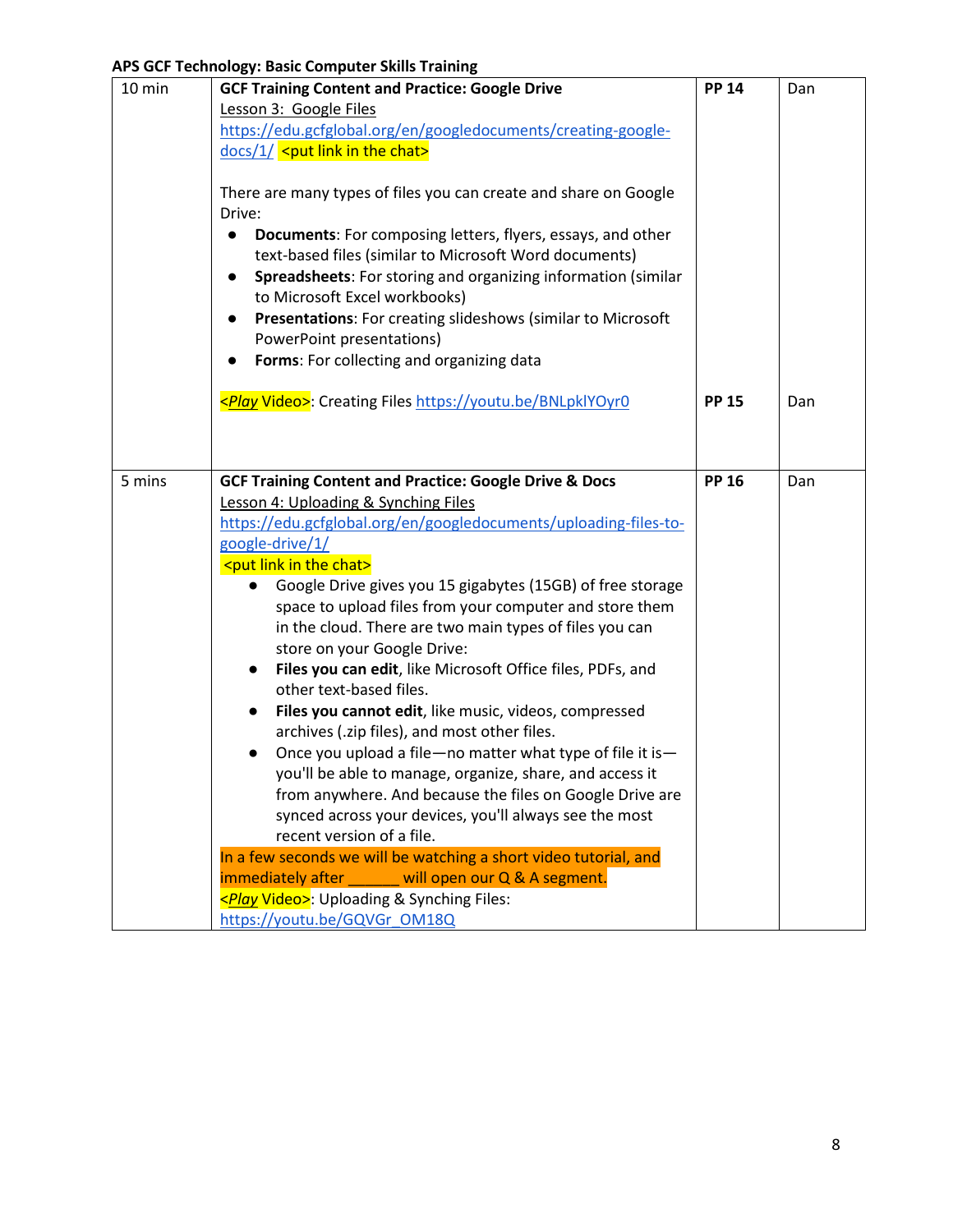| 10 mins   | <b>Q&amp;A</b>                                                                                                                                                                                                                                                                                                                                                                                                                                                                                  | <b>PP 17</b> | Grace |
|-----------|-------------------------------------------------------------------------------------------------------------------------------------------------------------------------------------------------------------------------------------------------------------------------------------------------------------------------------------------------------------------------------------------------------------------------------------------------------------------------------------------------|--------------|-------|
|           | We would like to open up the session for any questions you<br>may have. If you would prefer to type your question in the<br>chat, that is great. Or you can raise your hand icon and we can<br>call on you to unmute.<br>(Ask): What is one thing you learned from today's session that<br>$\bullet$<br>you may use yourself or use to support someone else?<br>(Ask): Would anyone like to share one new thing you've<br>$\bullet$<br>learned about today's session on Gmail and Google Drive? |              |       |
| 3 mins    | Summary/Wrap Up                                                                                                                                                                                                                                                                                                                                                                                                                                                                                 | <b>PP 18</b> | Grace |
|           | Wrap Up Points: Today we learned about                                                                                                                                                                                                                                                                                                                                                                                                                                                          |              |       |
|           | Creating and using the Gmail interface                                                                                                                                                                                                                                                                                                                                                                                                                                                          |              |       |
|           | Getting started with the G-Drive<br>$\bullet$                                                                                                                                                                                                                                                                                                                                                                                                                                                   |              |       |
|           | Using the G-Drive suite of products<br>$\bullet$                                                                                                                                                                                                                                                                                                                                                                                                                                                |              |       |
| 2 min     | Closing                                                                                                                                                                                                                                                                                                                                                                                                                                                                                         | <b>PP 19</b> | Grace |
| (or less) | We thank you for joining us today and we hope you come back                                                                                                                                                                                                                                                                                                                                                                                                                                     |              |       |
|           | again!                                                                                                                                                                                                                                                                                                                                                                                                                                                                                          |              |       |
|           | All of the links to the videos and APS resources we shared in                                                                                                                                                                                                                                                                                                                                                                                                                                   |              |       |
|           | today's presentation can be accessed by clicking on the link in                                                                                                                                                                                                                                                                                                                                                                                                                                 |              |       |
|           | the chat box.                                                                                                                                                                                                                                                                                                                                                                                                                                                                                   |              |       |
|           | If you need information on registering for the GCF courses or<br>$\bullet$                                                                                                                                                                                                                                                                                                                                                                                                                      |              |       |
|           | requesting credit for your CPS renewal, please click on the link                                                                                                                                                                                                                                                                                                                                                                                                                                |              |       |
|           | in the chat.                                                                                                                                                                                                                                                                                                                                                                                                                                                                                    |              |       |
|           | <put add="" all="" and="" chat,="" in="" into="" last="" links="" of="" of<="" pdf="" slide="" td="" the=""><td></td><td></td></put>                                                                                                                                                                                                                                                                                                                                                            |              |       |
|           | Slides to download in chat>                                                                                                                                                                                                                                                                                                                                                                                                                                                                     |              |       |

### **Notes:** Links <insert links into the chat>

#### **Slide #1**

GCF Computer Basics Overview - <https://youtu.be/InHnZ-DMjEY>

### **Slide # 3**

VLC Webinars & Resources - <https://aps-community.org/faces-places-webinar-series/> GCF Training Sign Up (Eventbrite) - [https://bit.ly/GCF-Training](https://nam02.safelinks.protection.outlook.com/?url=https%3A%2F%2Fbit.ly%2FGCF-Training&data=04%7C01%7Cspagnoam%40shp.rutgers.edu%7Ca771708c45ee45bfa8b908d97d2b744f%7Cb92d2b234d35447093ff69aca6632ffe%7C1%7C0%7C637678447859905937%7CUnknown%7CTWFpbGZsb3d8eyJWIjoiMC4wLjAwMDAiLCJQIjoiV2luMzIiLCJBTiI6Ik1haWwiLCJXVCI6Mn0%3D%7C1000&sdata=0tl1qWs56sKGwpa0dIhCG6bx7PzkwdcuGU3Z%2FvBVR7Y%3D&reserved=0)

### **Slide #4**

One 2 One Tutoring (Calendly) - <link to come> To access the GCF Gmail YouTube Playlist: **Google Drive -** <https://youtube.com/playlist?list=PLDCE614622E1D2691> **Gmail -** <https://youtube.com/playlist?list=PL007352170EA6EB06>

### **Slide #7**

Gmail **(Lesson 1)** Introduction to Gmail - <https://edu.gcfglobal.org/en/gmail/introduction-to-gmail/1/>

### **Slide # 10**

Gmail **(Lesson 2)** Setting up a Gmail account - [https://edu.gcfglobal.org/en/gmail/setting-up-a-gmail](https://edu.gcfglobal.org/en/gmail/setting-up-a-gmail-account/1/)[account/1/](https://edu.gcfglobal.org/en/gmail/setting-up-a-gmail-account/1/)